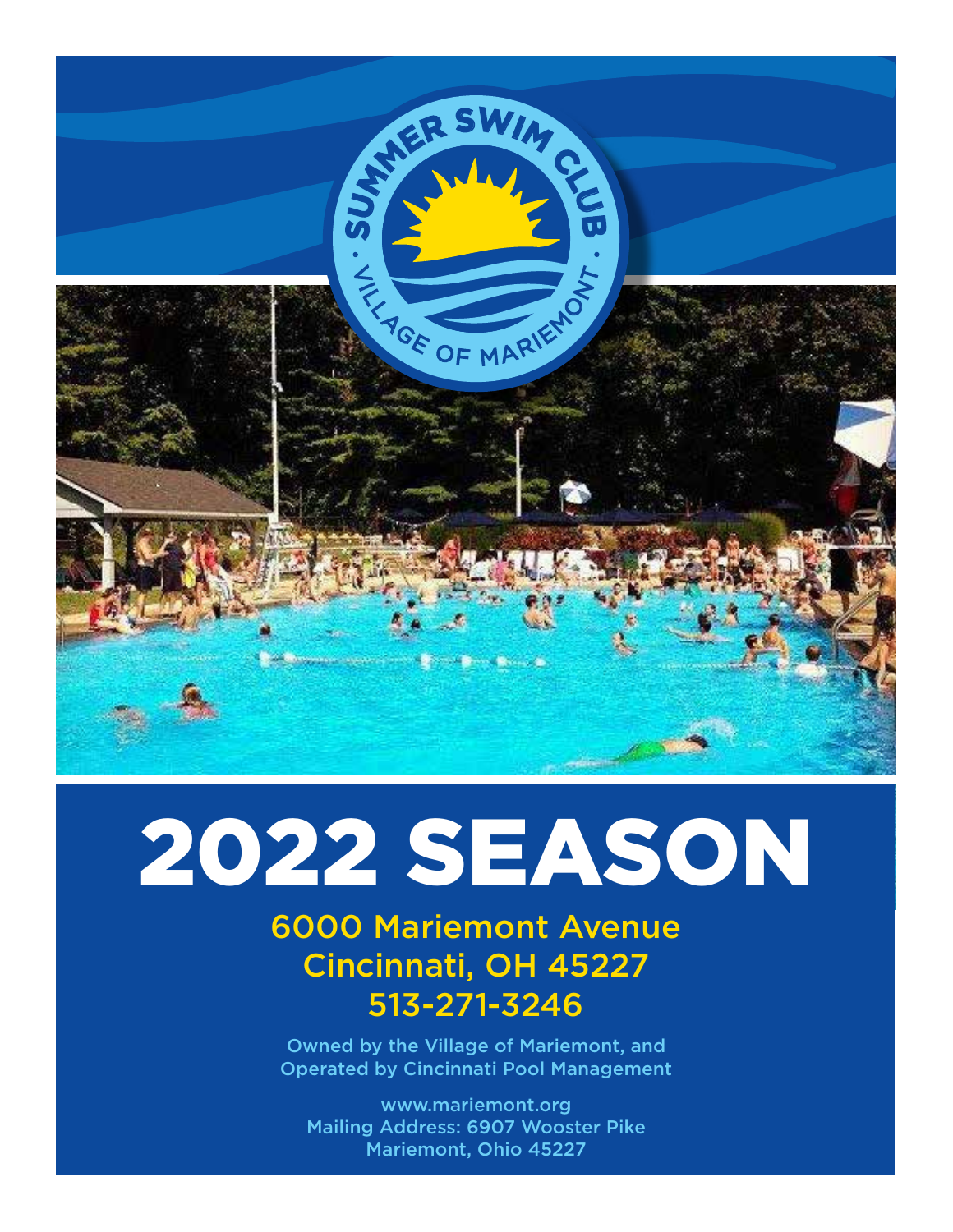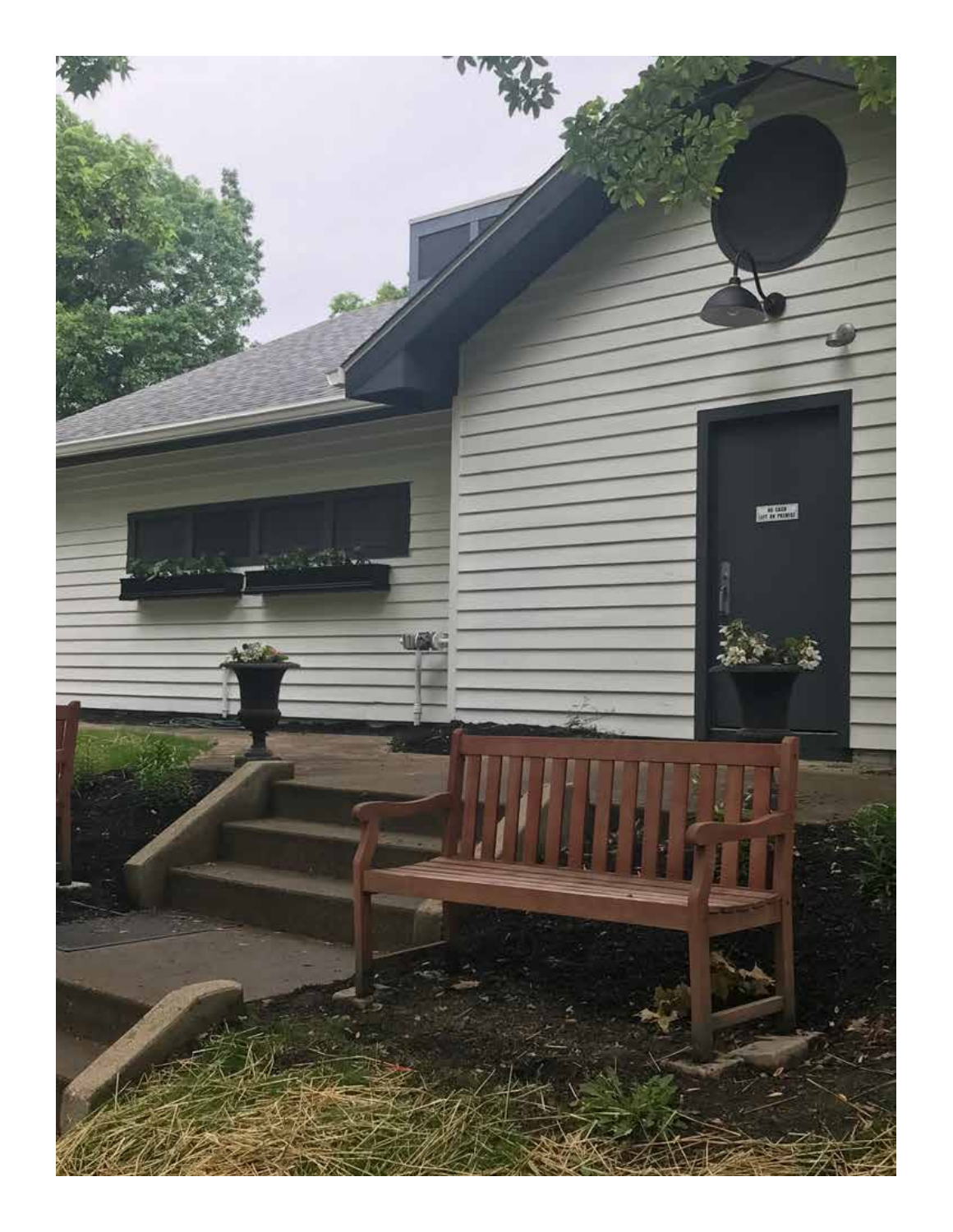

#### **Table of Contents**

#### **2022 Hours of Operation**

Memorial Day Weekend May 28th — May 30th 10:00 AM - 8:00 PM

Regular Season June 3rd — August 21st 10:00 AM - 8:00 PM

Labor Day Weekend Sept 3rd – Sept 5th Noon - 7:00 PM

#### **Season Pass Rates 2022 Season**

| Individual Membership (9 years or older     |
|---------------------------------------------|
| <b>Individual Senior</b> (65 years or older |
|                                             |
|                                             |
|                                             |

\* Each Membership comes with free guest passes. Family + Babysitter is awarded 6 guest passes, Family Membership is awarded 5 guest passes and each Individual Membership is awarded with 4 guest passes. This will be credited to your account.

\*\* All Swim Team members must have some type of membership pass

\*\*\* Swim lessons are open to all Village of Mariemont residents ages 3 to 99.

 All members must be residents of the Village of Mariemont and the address will be verified using the Hamilton County Auditor's website.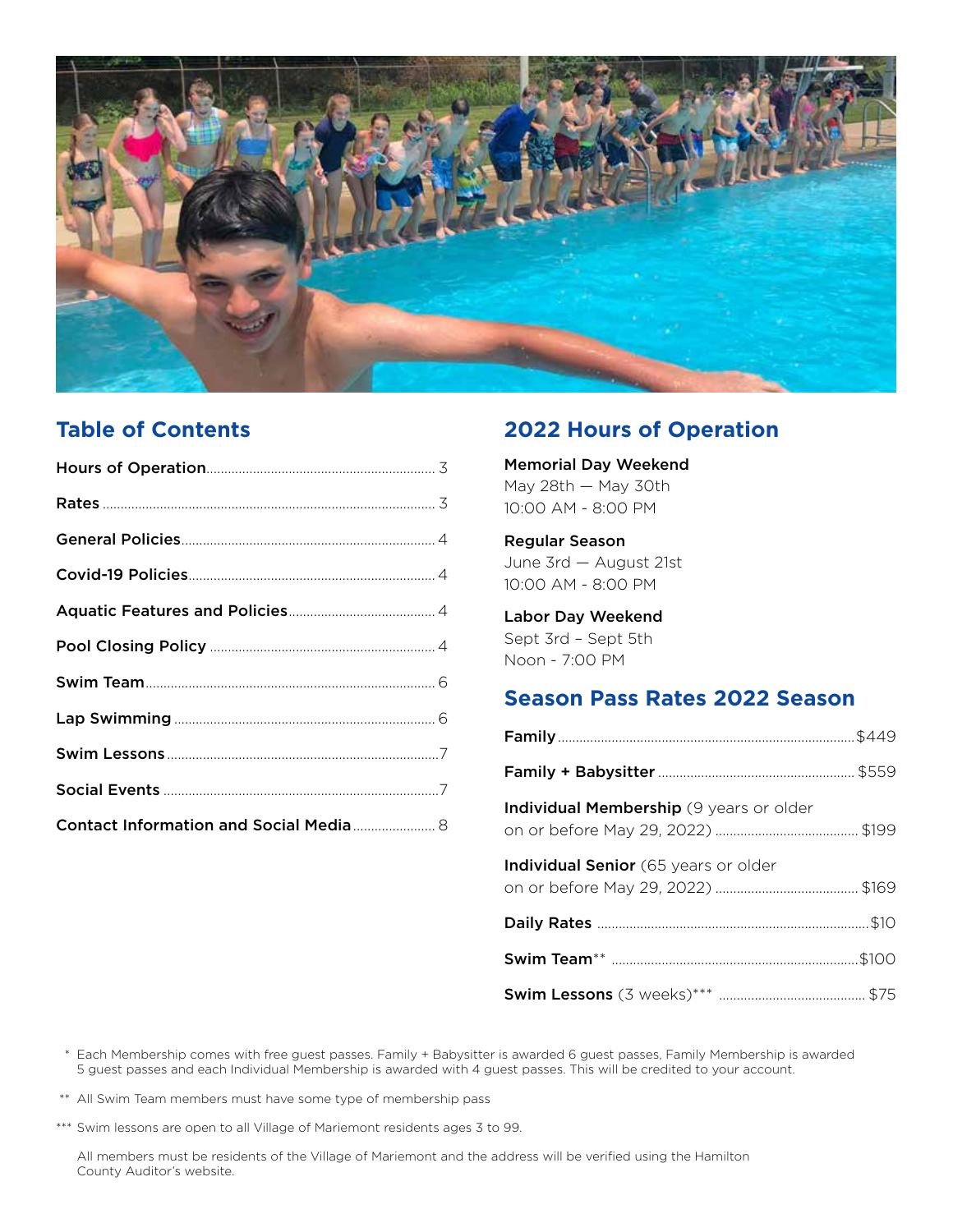



#### **General Facility Policies**

- All patrons are expected to pay attention to the lifeguards.
- Patrons should clean up all trash
- Children must be supervised
- Children 9 and under must be accompanied by an adult
- Infants and toddlers are required to wear swim diapers per The Center for Disease Control (CDC) recommendations. The Mariemont Swim Club will follow CDC guidelines for fecal incidents which may include closure of the pool.
- Recommended do not swim alone.
- Proper swim attire required no cut off shorts, jeans, etc. unless prohibited by religious beliefs.
- Private lounge chairs permitted in the grass areas of the facility only
- NO smoking within the facility.
- NO running and NO horseplay.
- Spitting, spouting of water, blowing the nose, or otherwise introducing contaminants into the facility water is not permitted.
- Diving in shallow water is not permitted.
- Animals are not permitted in the facility area unless assigned to assist sight-impaired individuals.
- Flotation devices permitted, however, a parent/ guardian must supervise within an arms reach of their children. Coast Guard approved flotation devices are recommended and preferred.
- The Village is not responsible for lost or stolen articles
- Any obscene language is prohibited.





#### **Covid-19 Policies**

Coronavirus, COVID-19, is an extremely contagious virus that spreads easily through person-toperson contact. Federal and State authorities continually change recommendations on social distancing as a means to prevent the spread of the virus. COVID-19 can lead to severe illness, personal injury, permanent disability, and death. Participating in recreational activities, including the use of the Mariemont Swim Club, could increase the risk of contracting COVID-19. The Village of Mariemont and the Swim Club in no way warrant that COVID-19 infection will not occur through participation in recreational programs or accessing the Mariemont Swim Club facility.

#### **Pool Closing Policy**

The Village of Mariemont, at its sole discretion, reserves the right to close the Swim Club with no refunds due to the patron for the following reasons:

- Inclement weather
- Patrons will be provided a 1 hour notice that the facility will be closing
- Water contamination (i.e. fecal accident, etc.)
- Maintenance

All pool closing notifications will be posted to the Mariemont Pool social media accounts.

### **Lightning Policy**

When thunder and/or lightning are first noticed, the pool will be evacuated until thirty minutes after the last thunder is heard. If thunder or lightning occurs again within the thirty-minute period, another thirty-minute time limit goes into effect.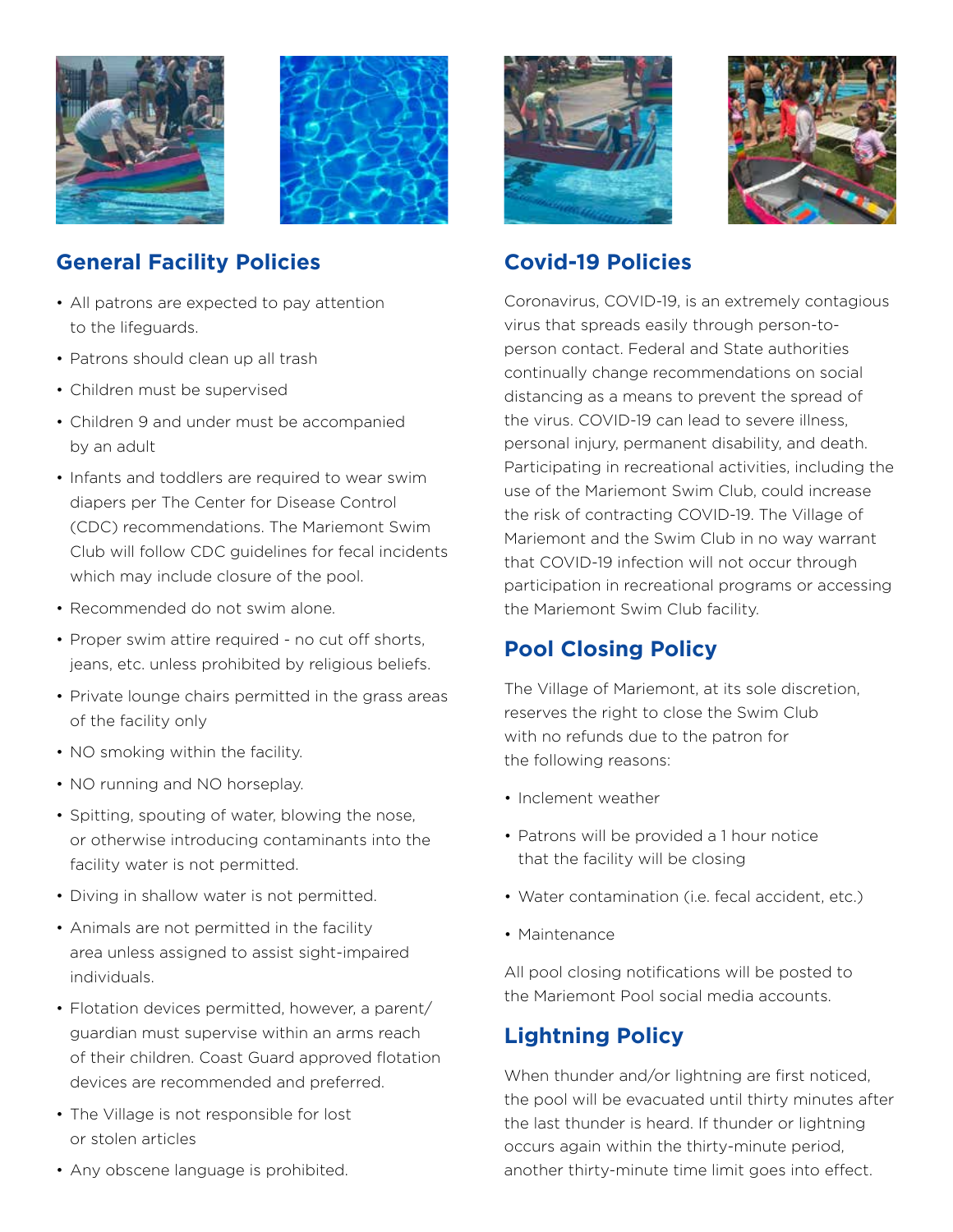



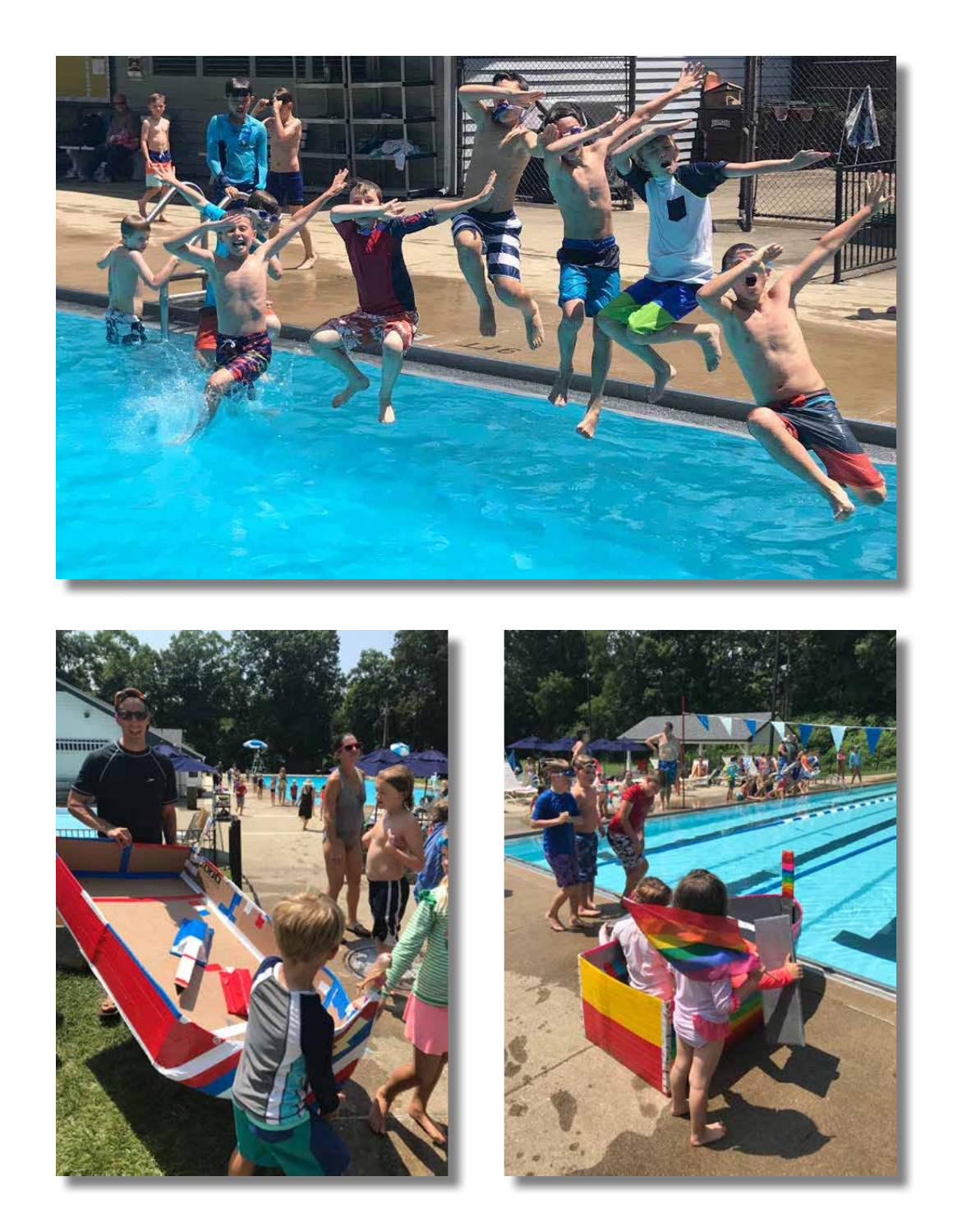

#### **Swim Team**

The Mariemont Swim Club has a history of excellence within the swim community. The swim team typically holds its practices daily between 9 and 11 AM depending on the age group. The team hosts 3 home meets and participates in 2 away meets. The season concludes in the middle of July.

If you are interested in joining the Swim Team or have specific questions, please contact us via e-mail at mariemontswim@gmail.com

#### **Lap Swimming**

We encourage all members to join us in the lap pool for recreational swimming. The lap pool is available every day during regular business hours. If enough interest during the season, we will have early morning sessions available.

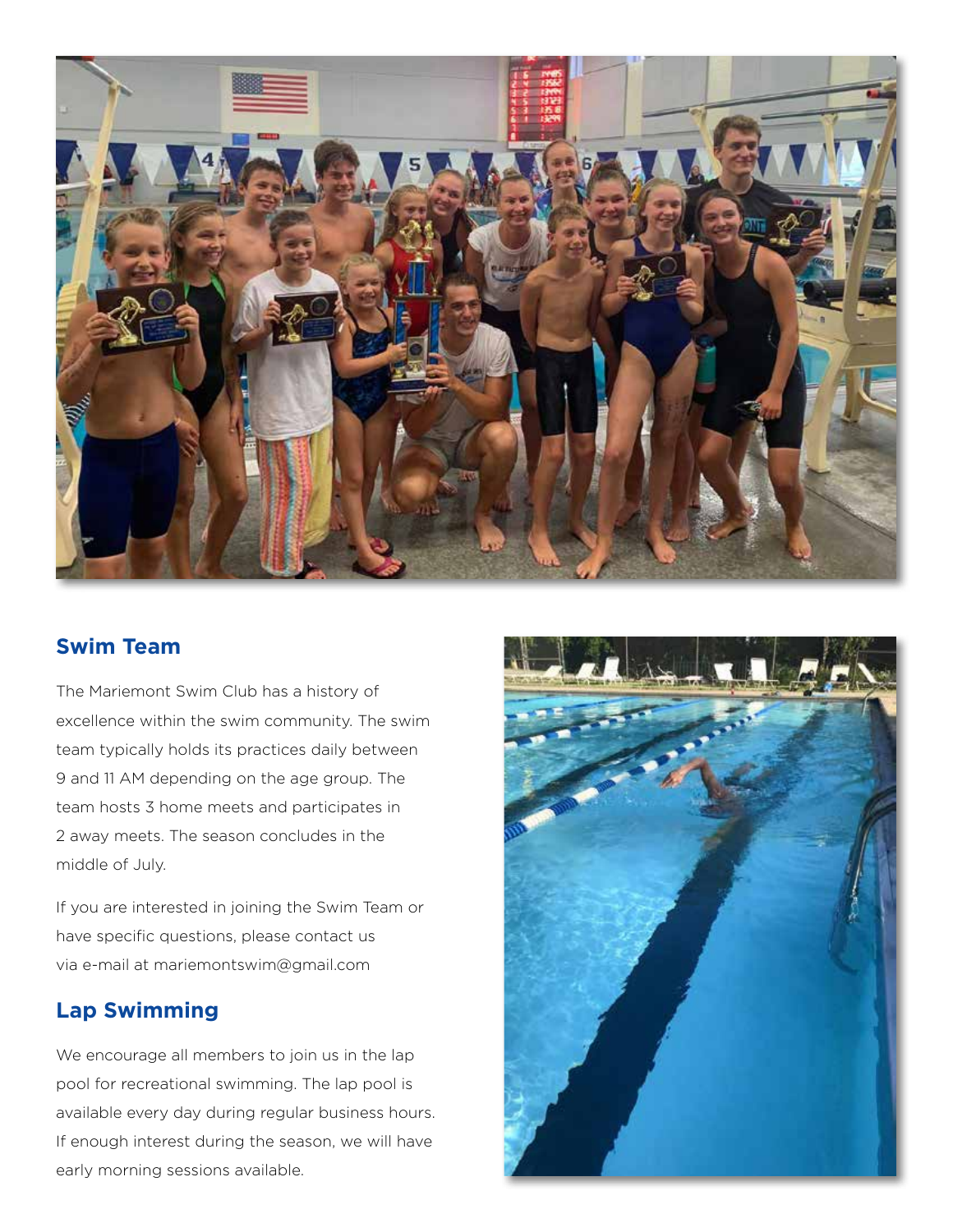



#### **Swim Lessons**

Swim Lessons are packaged in sessions that run every day, Monday-Friday for 30 minutes in length for 3 weeks. Classes cancelled due to weather conditions will not be made up and refunds will not be offered for missed classes. Class times will be assigned based on child's swim level during the screening.

Swim Lesson screening to determine swim level will be held the first full week in June. You will be emailed more details closer to that time.

Swim lessons are open to anyone seeking to be more comfortable in the water. Whether that is at the very beginning of your water or to enhance your strokes, swim lessons are open to all people ages 3-99 and capabilities. Children MUST be at least three years old by June 1, 2022 to enroll.

Session 1: Mornings June 13 – July 2

Session 2: Mornings July 11 - July 29

Session 3: Evenings June 13-July 2

#### **Social Events**

Throughout the summer we will be offering fun, family friendly events. Below are the highlights but watch our social media accounts for updates and additions.

| Monday, May 30 Memorial Day Party                       |
|---------------------------------------------------------|
| Friday, June 10 Mazunte Food Truck                      |
| Sunday, June 12 Village Wide Pool Day                   |
|                                                         |
| Sunday June 19 Doughnuts with Dad                       |
|                                                         |
|                                                         |
|                                                         |
| Friday, July 15 Food Truck & Movie Night                |
| Sunday July 31Cardboard Boat Regatta<br>& Sundae Sunday |
| Wednesday, August 3 Food Truck Night                    |
|                                                         |
|                                                         |